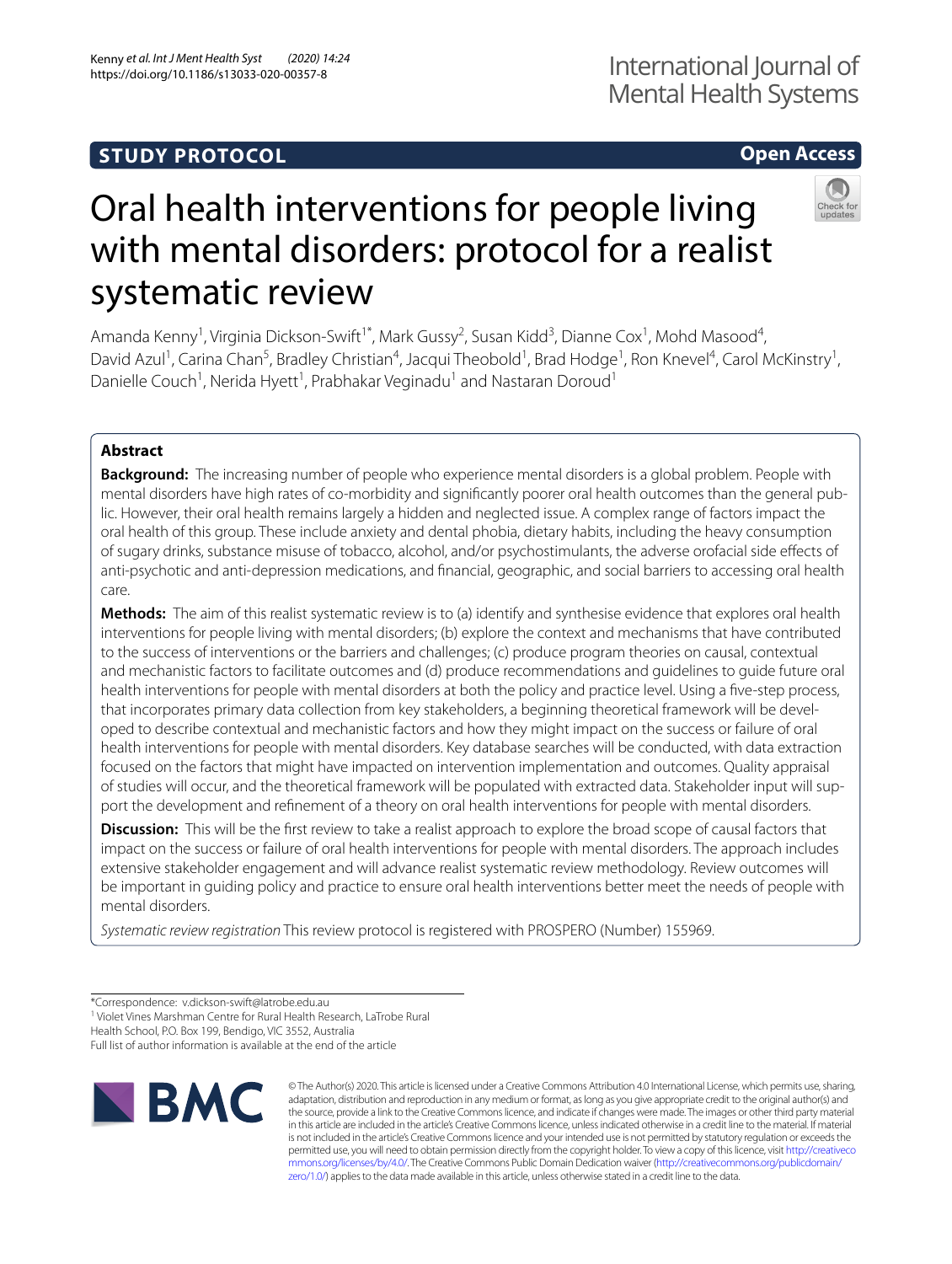**Keywords:** Mental disorder, Oral health, Realist systematic review

## **Introduction/background**

The aim of this realist systematic review  $[1-3]$  $[1-3]$  is to identify and synthesise studies that explore oral health interventions for people living with mental disorders. The terms mental disorder and mental illness are often used interchangeably. In this review, we use the term mental disorder consistent with the language of the World Health Organization (WHO) [[4\]](#page-6-2).

Mental disorders describe a spectrum of conditions afecting people's thinking, behaviour, and relationships [[5\]](#page-7-0). It is estimated that almost 50% of people will experience some form of mental disorder in their lifetime [[6,](#page-7-1) [7](#page-7-2)]. Authors argue that mental disorders are underreported across most countries. In the United States (US), anxiety and depression impact 11.48% of the total population, in the United Kingdom (UK) 8.77%, Australia 11.2%, and in countries such as China rates are reported as 6.34%. Across the world, depression and anxiety disorders are estimated to cost US\$1 trillion per year [\[8](#page-7-3)]. For disorders such as schizophrenia and bipolar, prevalence rates are: US 0.98%, UK 1.35%, Australia 1.5%, and China 0.66% [\[9](#page-7-4)].

Mental disorders are among the leading causes of disability, accounting for 7.4% of global disability-adjusted life years (DALYs), and 22.7% of global years lived with disability YLDs  $[10]$  $[10]$ . The severity of mental disorders varies and can lead to persistent episodic symptoms that impact functioning, with associated requirements for long-term care [\[6](#page-7-1)].

People diagnosed with mental disorders experience high rates of co-morbidity [[11\]](#page-7-6). Life expectancy of people diagnosed with low prevalence mental disorders, such as schizophrenia, schizoafective disorder, bipolar disorder, and delusional disorders [\[12](#page-7-7)] is between 10 and 20 years lower than the general population [\[11](#page-7-6)].

Good oral health is integral to general health and quality of life and is a fundamental human right [[13](#page-7-8)[–15](#page-7-9)]. However, approximately 3.5 billion people live with untreated oral conditions  $[16, 17]$  $[16, 17]$  $[16, 17]$ . Lives are negatively impacted, and millions of productive hours are lost annually as a result of poor oral health [\[13](#page-7-8), [15,](#page-7-9) [18](#page-7-12)[–20](#page-7-13)]. People with mental disorders have signifcantly poorer oral health outcomes than the general population [[21–](#page-7-14)[23](#page-7-15)]. Kisely [[21](#page-7-14)] refers to a bi-directional association between oral health and mental health. Actual and anticipated dental treatment can lead to anxiety and dental phobia. Many mental health disorders (for example, psychotic and eating disorders) are associated with higher prevalence and greater severity of dental disease, including erosion, caries, and periodontitis [\[21](#page-7-14)]. People hospitalised for their mental disorders have the worst oral health outcomes  $[24–26]$  $[24–26]$  $[24–26]$  $[24–26]$ . There is a lack of current studies that have explored general anaesthesia associated with dental treatment in people with mental disorders. However, in the broader category of special needs, authors have highlighted increased demand for general anaesthesia associated with dental treatment and much higher anaesthetic risk associated with multiple comorbidities [\[27](#page-7-18)[–30](#page-7-19)]. Exploration of oral health intervention studies that consider general anaesthesia is a gap.

People experiencing mental disorders are negatively impacted by many social determinants of health including poverty, unemployment, housing insecurity, and social isolation  $[31, 32]$  $[31, 32]$  $[31, 32]$  $[31, 32]$ . These issues are also significant risk factors/indicators for poor oral health. Poor oral health in people with mental disorders is associated with: poor dietary habits and poor nutrition, heavy consumption of sugary drinks; comorbid substance misuse of tobacco, alcohol, and/or psychostimulants and other medications; and fnancial, geographic, and social barriers to accessing oral healthcare [[21\]](#page-7-14). People with severe mental disorders are more susceptible to oral disease because of poor oral hygiene [[26\]](#page-7-17), dental phobia [[27](#page-7-18),  $28$ ], dental costs  $[29, 30]$  $[29, 30]$  $[29, 30]$  $[29, 30]$  $[29, 30]$ , difficulty in accessing health care facilities [[30\]](#page-7-19), and the adverse orofacial side efects (including bruxism and xerostomia) of anti-psychotic and anti-depressant medications [\[22](#page-7-24), [33](#page-7-25)[–35](#page-7-26)].

Poor oral health can contribute further to the social withdrawal, isolation, and low self-esteem of those with mental disorders who are already highly vulnerable [[23](#page-7-15), [36,](#page-7-27) [37](#page-7-28)]. There is a close association between dental disease, coronary health disease, stroke, diabetes, and respiratory disease [\[38](#page-7-29)[–42\]](#page-7-30), conditions that are commonly experienced by people with mental disorders [[22,](#page-7-24) [40](#page-7-31)]. For this group, poor oral health is a critical issue but is often ignored by policymakers and service providers [[21,](#page-7-14) [36](#page-7-27)].

Previous systematic reviews have explored the oral health of people with schizophrenia and bipolar disorder [[22](#page-7-24), [36,](#page-7-27) [43](#page-7-32), [44\]](#page-7-33). A meta-analysis by Matevosyan [[36\]](#page-7-27) examined the prevalence of suboptimal oral health in adults with severe mental illness, including poor oral hygiene, increased intake of carbonates, poor perception of oral health self-needs, duration of psychotropic treatment, and reduced access to dental care. Two consecutive systematic reviews and meta-analyses investigated the association between edentulism (missing teeth) and measures of dental caries [decayed, missing, flled teeth (DMFT) or surfaces (DMFS)], and serious mental disorders  $[22, 44]$  $[22, 44]$  $[22, 44]$  $[22, 44]$  $[22, 44]$ . The findings suggest that people with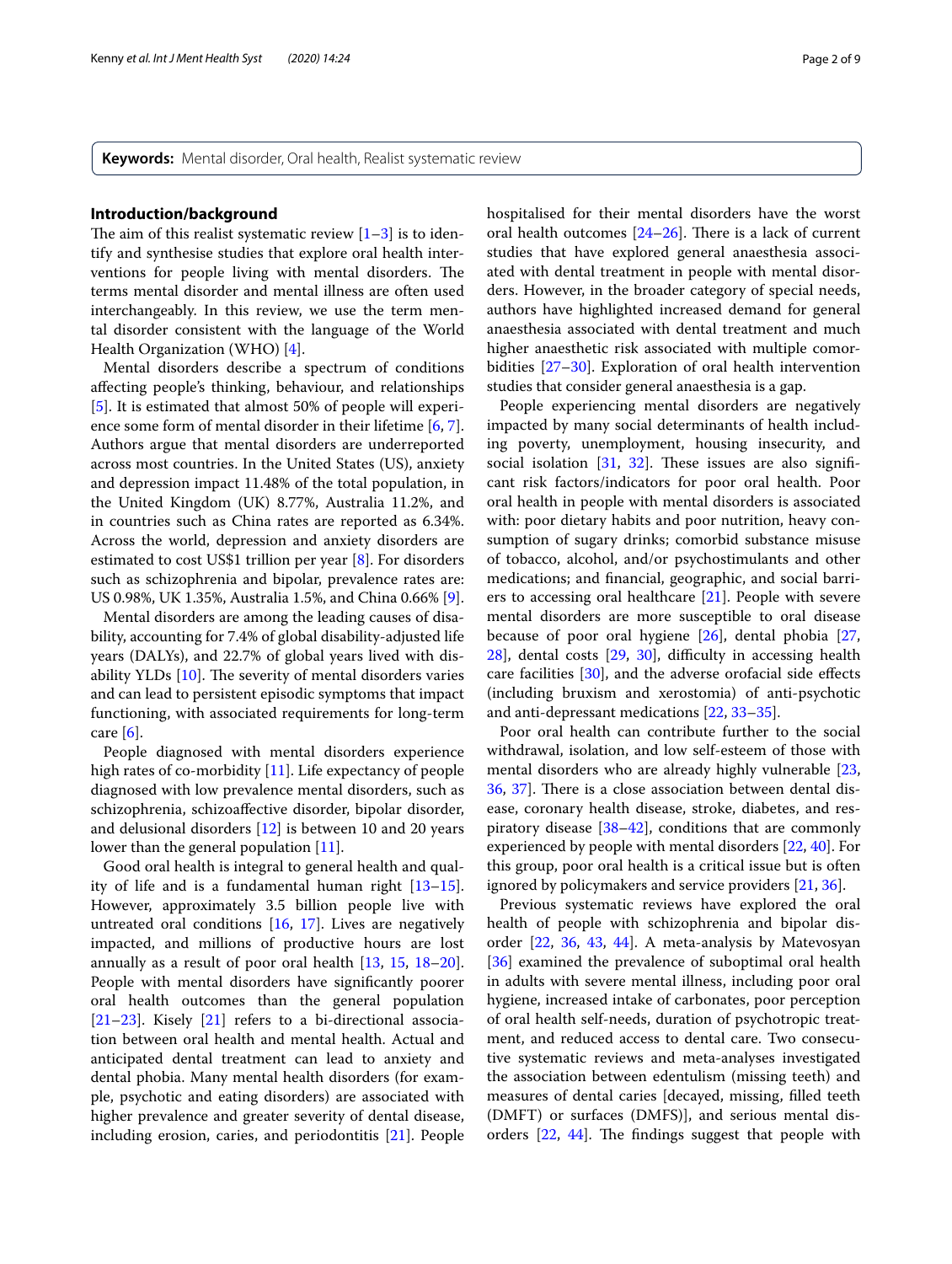serious mental disorders face greater likelihood (2.8 times) of losing all their teeth and signifcantly higher Decayed, Missing and Filled Teeth (DMFT) and Decayed Missing and Filled Surfaces (DMFS) scores compared to the general population. One review focused on the efects of oral health education, motivational interviewing, monitoring, and standard care on oral health and quality of life for people with serious mental illness  $[43]$ . The authors concluded that there was insufficient evidence from the studies to recommend an intervention.

Reviews have been conducted on the oral health of people diagnosed with eating disorders [\[45](#page-7-34)] and demonstrated signifcantly higher risk of dental erosion caused by vomiting when compared to the general population and signifcant association between dental caries and dry mouth. Other systematic reviews by Kisely et al. [\[22](#page-7-24)], Cademartori et al. [[46\]](#page-7-35) and Baghaie et al. [\[47\]](#page-7-36), have identifed a greater burden of dental caries and periodontal disease in populations with anxiety and depression and substance abuse disorders.

Authors [\[22](#page-7-24), [36](#page-7-27), [43](#page-7-32), [44](#page-7-33)] have highlighted a lack of evidence on the efectiveness of oral health interventions for people with mental disorders. There have been calls for the training of mental health professionals and closer collaboration between all health professionals [[48,](#page-7-37) [49](#page-7-38)]. Recommendations for further research include studies focused on oral health education and promotion within mental health service settings (including inpatient and community settings) [\[23](#page-7-15), [49](#page-7-38)]. While there are no recent studies that have explored dental treatment [\[27](#page-7-18)] and general anaesthetics for people with mental illness, authors have called for preventive dental programs for vulnerable populations as a means to reduce anaesthetic risks [\[30](#page-7-19)]. A recent review by Slack-Smith and colleagues reported that barriers to good oral health for people with mental disorders fell into three categories; individual, organizational (including health providers), and system-level [[23\]](#page-7-15). While these reviews are useful, no authors have produced a comprehensive synthesis of the context and mechanisms that infuence oral health interventions for people with mental disorders. There is a lack of evidencebased theory to guide policy and practice. This review addresses this gap.

In this review, we conceptualise poor oral health as a 'wicked problem', one that has a signifcant impact but has proven to be intractable [[50–](#page-7-39)[52](#page-7-40)]. Wicked problems are resistant to usual problem-solving approaches, require action by a diversity of stakeholders, require major behaviour change at system, service and individual levels, and most 'wicked problems' are characteristic of chronic policy failure [[50\]](#page-7-39). Authors agree that poor oral health for people with mental disorders must be addressed at a systems level [\[23](#page-7-15), [53,](#page-8-0) [54\]](#page-8-1), rather than a reliance on more traditional approaches where the individual and the context are reduced to independent, quantifable factors [[51](#page-7-41), [54\]](#page-8-1). By grounding this review in critical realism  $[1-3]$  $[1-3]$ , we will extend beyond previous systematic reviews and undertake an in-depth exploration at the individual, service, and system levels, to unravel the impact of what works for whom, in what context and how [[55](#page-8-2)]. This will enable an exploration of the success and failures of interventions and the many combinations of the two. This contextually bound approach to causality is represented as context + mechanism = outcome  $[1, 2]$  $[1, 2]$  $[1, 2]$ .

Abayneh, Lempp, Manthorpe and Hanlon [[56](#page-8-3)] draw together literature to defne key realist concepts and terms. Context is defned as a confguration of factors that are not always directly connected to an intervention. These could include features of the intervention site and its location, human resources and the way they interact, and culture. Mechanisms are defned as a 'generative force triggered in particular contexts' or cognitive or emotional responses of individuals experiencing an intervention; carers, service staf, community members, and those in the broader health system. They state that consideration of mechanisms is essential in moving beyond what happened, to why, for whom, and in what circumstances. The interaction between the context and the mechanism, or how people respond, can be based on factors such as beliefs, values, preferences, and thought processes. The resultant outcomes might lead to short, medium- or longer-term change and can be intended or unintended [\[56](#page-8-3)].

We hypothesise that the contexts in which oral health interventions are delivered to people with mental health disorders are multi-faceted and dynamic and that interventions rarely work in the same way within diferent contexts. Realist systematic reviews are interpretive, and theory driven. Traditional systematic reviews have focused on intervention or program efectiveness. However, in most cases, there is little indication of how the program or intervention worked, what contributed to the success, or the barriers and challenges in implementation. Few reviews explore how the context, circumstances and stakeholders infuence outcomes [\[1](#page-6-0)]. Realist systematic reviews explore the interconnectedness between context, mechanism, and outcomes (CMO) [\[55](#page-8-2), [57,](#page-8-4) [58](#page-8-5)]. From this review, we will develop extensive understandings about oral health interventions for people with mental disorders. The developed theory will guide policy and practice.

# **Aim and review questions**

The aim of this realist systematic review is to  $(a)$  identify and synthesise studies that explore oral health interventions for people living with mental disorders; (b) explore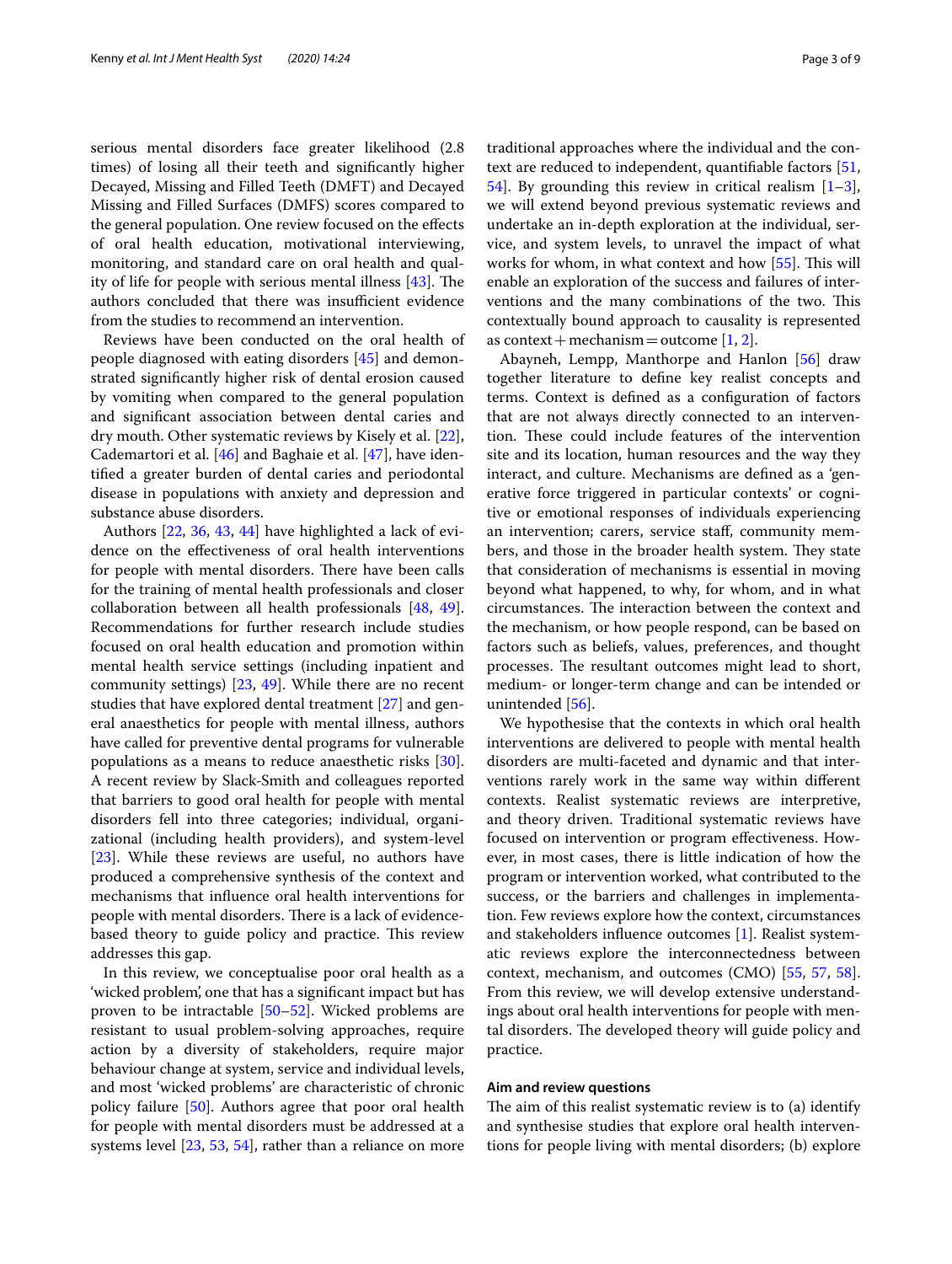the context and mechanisms that have contributed to the success of interventions or the barriers and challenges; (c) produce program theories on causal contextual and mechanistic factors to facilitate outcomes and (d) produce recommendations and guidelines to guide future oral health interventions for people with mental disorders at both the policy and practice level  $[57]$  $[57]$ . The DSM-5 Diagnostic Classifcation has been used to guide the disorders that will be considered  $[59]$  $[59]$ . The following review questions will be answered:

- 1 What are the contextual factors at the local, service, and system level that impact on the success or failure of oral health interventions for people with mental disorders?
- 2 What are the mechanisms that have led to success or failure?
- 3 Are there contextual and mechanistic factors that are consistent across studies of oral health interventions for people with mental disorders?
- 4 What causal theories can describe the impact of these contextual and mechanistic factors, and how might they infuence policy and practice?

This review protocol is registered with PROSPERO (Number) 155969.

# **Methods**

The methods used in this review are novel but aligned to the theory-driven approach that underpins the realist systematic review method [[56,](#page-8-3) [60](#page-8-7)]. While the approach is based on the fve-step process of Pawson et al. [[1\]](#page-6-0): clarifying scope, searching for evidence, appraising primary studies and extracting data, synthesising evidence and drawing conclusions, and disseminating, implementing and evaluating, we strengthen the review through integrated primary data collection. A key feature of realist systematic reviews is the input of stakeholders throughout the review to support theory generation, knowledge translation, and impact [[1,](#page-6-0) [58](#page-8-5)]. Cooper and colleagues [[61\]](#page-8-8) used this combination of primary (stakeholder input) and secondary (literature searching and synthesis) data in their review of complex interventions to prevent adolescents from engaging in multiple risk behaviours. They argued that the incorporation of primary data in their review gave greater insights into causal factors that might not be identifed within the literature and, importantly, provided opportunities for adolescents to have a strong voice in theory development. In this review, we will draw on our extensive experience of working with policymakers, commissioners, service providers, and people with mental disorders  $[62-64]$  $[62-64]$  $[62-64]$  and our use of innovative methods of data collection, including the use of blogs [[65\]](#page-8-11). Internationally, health policymakers confrm the need for greater public participation in research [[66\]](#page-8-12) and mental health consumers in all stages of service design, implementation, and evaluation  $[62, 67, 68]$  $[62, 67, 68]$  $[62, 67, 68]$  $[62, 67, 68]$  $[62, 67, 68]$ . The approach will be multifaceted, fexible, and iterative and will involve triangulation of fndings across the entire review.

# **Clarifying scope**

The review team is multidisciplinary (oral health and dentistry, nursing, public health, psychology, sociology, mental health, social work, and allied health) to capture a multitude of perspectives in the initial development of the review. Pawson and colleagues  $[1, 58]$  $[1, 58]$  $[1, 58]$  $[1, 58]$  confirm the need to 'scavenge' ideas in this phase to develop an initial theoretical framework. An initial search of the literature will be undertaken to map out beginning theories of how and why oral health interventions for people with mental disorders might work. We will take a local and global approach to stakeholder involvement. A state-wide, Australian stakeholder forum (policymakers, commissioners, service providers, consumer peak bodies, mental health consumers, carers and other interested parties) will be held to consider our initial scoping work and provide expert input into a beginning theoretical framework. This framework will describe contextual and mechanistic factors that might impact on the success or failure of oral health interventions for people with mental disorders. We will advertise this forum widely through existing professional and consumer networks, print, and social media. To facilitate nationally and international input, an open-access blog will be used to house the beginning theoretical framework, and we will drive input into this framework via social media. The blog will link to a website where fndings will be regularly updated. Broad input will be an important component of our integrated knowledge translation approach. Integrated knowledge translation is defned as a process of engagement between researchers and knowledge users (those who will make use of research fndings to inform decisions) [[69,](#page-8-15) [70](#page-8-16)]. This approach to knowledge translation supports rapid societal impact, a key direction in international research policy [\[71,](#page-8-17) [72](#page-8-18)].

# **Phase two searching for evidence**

Using the expertise of the research team a number of key concepts to guide the search were developed. Table [1](#page-4-0) outlines the key concepts that will be used in the search.

With the support of a specialist healthcare librarian, detailed search strategies will be developed for each database [Medline Ovid, Embase Ovid, PsycINFO, Academic Search Complete, CINAHL EBSCO, Cochrane Oral Health Trials Register, Cochrane Central Register of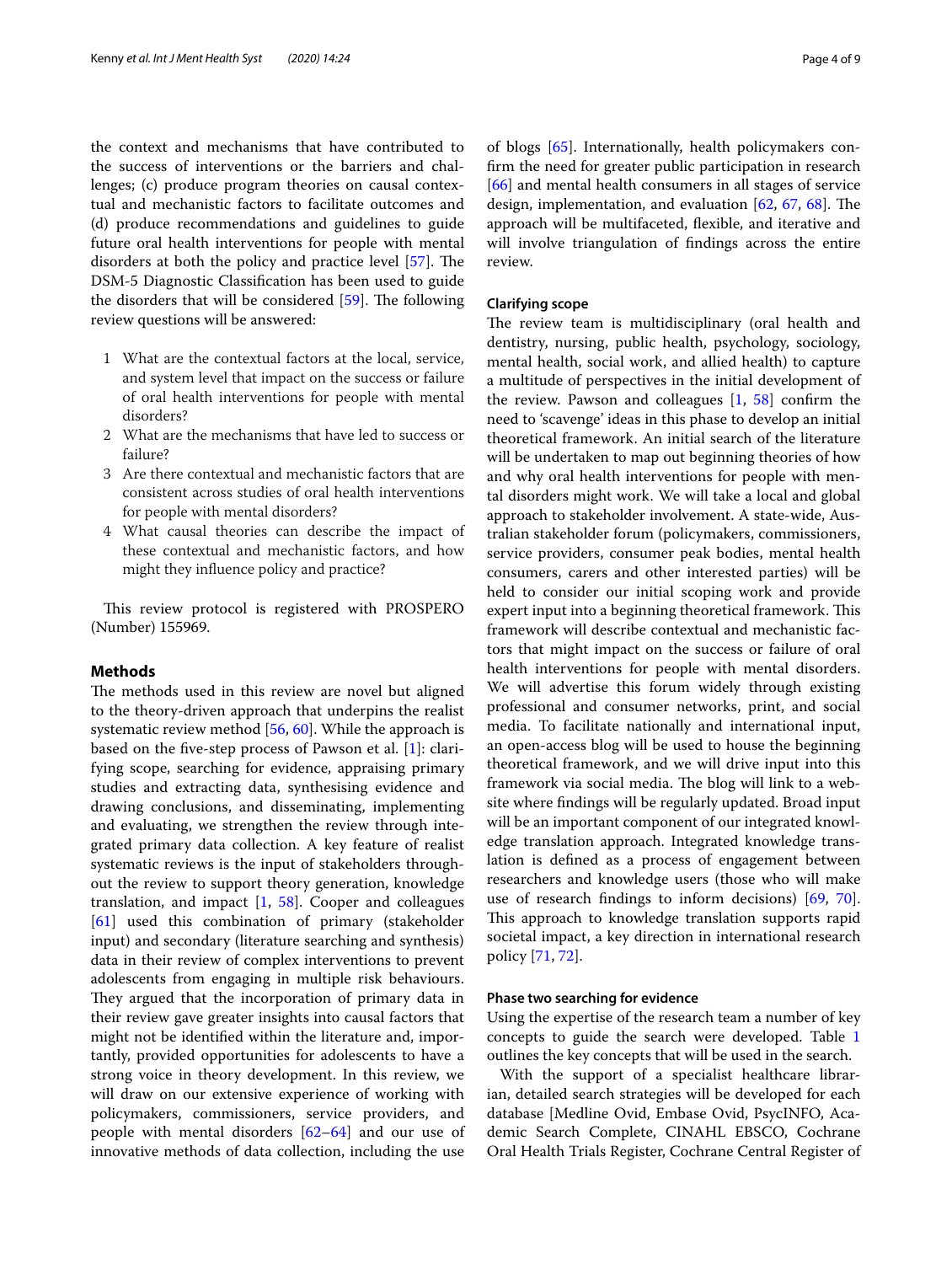# <span id="page-4-0"></span>**Table 1 Key concepts for search**

| Concept 1: oral health | Concept 2: mental<br>health disorders | Concept 3:<br>interventions |
|------------------------|---------------------------------------|-----------------------------|
| Oral health            | Psychotic disorders                   | Program development         |
| Oral hygiene           | Anxiety disorder                      | Health promotion            |
| Dental caries          | Eating disorder                       | Program evaluation          |
| Dental care            | Depressi*                             | Health program              |
| Dental health          | Mental disorders                      | Health intervention*        |
| Dental hygiene         | Schizophrenia                         | Oral health education       |
| Oral care              | Bipolar disorder                      | Oral health program         |
| Periodontal disease    | Mental illness                        | Oral health promotion       |
| Periodontitis          |                                       | Health system               |
| Tooth loss             |                                       | Health initiative           |
| <b>Edentulism</b>      |                                       |                             |
| Xerostomia             |                                       |                             |

Controlled Trials (CENTRAL) based on the one developed for MEDLINE (Ovid) [see Table [2](#page-4-1)]. MeSH terms will guide the search. Search terms will include truncation or keywords, the use of thesaurus terms and subject headings, and combining terms and search strings with the appropriate Boolean operators.

# *Study designs*

**Sear** 

S7

S9 S10

In line with the purpose of a realist systematic review [[73\]](#page-8-19), quantitative, qualitative, and mixed-method studies will be included. There are no data range limitations. Included studies must be published in English, refecting

# <span id="page-4-1"></span>**Table 2 Example search for medline**

S11 limit 10 to English language

| Table 2 Example search for incumie |                                                                                                                                                                                                                                                                                                                                                                                                                                                                                                                              |  |  |
|------------------------------------|------------------------------------------------------------------------------------------------------------------------------------------------------------------------------------------------------------------------------------------------------------------------------------------------------------------------------------------------------------------------------------------------------------------------------------------------------------------------------------------------------------------------------|--|--|
|                                    | Search# Concepts                                                                                                                                                                                                                                                                                                                                                                                                                                                                                                             |  |  |
| S1                                 | [Oral health or oral hygiene or dental caries or dental care or dental health or dental hygiene or oral care or periodontal disease or peri-<br>odontitis or tooth loss or edentulism or xerostomia).mp. [mp = title, abstract, original title, name of substance word, subject heading word,<br>floating sub-heading word, keyword heading word, organism supplementary concept word, protocol supplementary concept word, rare<br>disease supplementary concept word, unique identifier, synonyms]                         |  |  |
| S2                                 | MH oral health/                                                                                                                                                                                                                                                                                                                                                                                                                                                                                                              |  |  |
| S3                                 | [Psychotic disorder* or Anxiety disorder* or Eating disorder* or Depressi* or Mental disorder* or Schizophrenia or Bipolar disorder* or Mental<br>illness*).mp. [mp = title, abstract, original title, name of substance word, subject heading word, floating sub-heading word, keyword head-<br>ing word, organism supplementary concept word, protocol supplementary concept word, rare disease supplementary concept word,<br>unique identifier, synonyms]                                                                |  |  |
| S4                                 | MH mental disorders/                                                                                                                                                                                                                                                                                                                                                                                                                                                                                                         |  |  |
| S5                                 | [Program development or health promotion or program evaluation or health program or health intervention*OR oral health education OR<br>oral health program or Oral health promotion or health system or Health initiative).mp. [mp = title, abstract, original title, name of sub-<br>stance word, subject heading word, floating sub-heading word, keyword heading word, organism supplementary concept word, protocol<br>supplementary concept word, rare disease supplementary concept word, unique identifier, synonyms] |  |  |
| S6                                 | MH Oral Hygiene/or Health Education, Dental/or Health Promotion/or oral health promotion.mp                                                                                                                                                                                                                                                                                                                                                                                                                                  |  |  |
| S7                                 | 1 OR 2                                                                                                                                                                                                                                                                                                                                                                                                                                                                                                                       |  |  |
| S8                                 | 3 OR 4                                                                                                                                                                                                                                                                                                                                                                                                                                                                                                                       |  |  |
| S9                                 | 5 OR 6                                                                                                                                                                                                                                                                                                                                                                                                                                                                                                                       |  |  |
| 510                                | 7 AND 8 AND 9                                                                                                                                                                                                                                                                                                                                                                                                                                                                                                                |  |  |

the signifcant resource implications associated with translation [\[74](#page-8-20)].

# *Participants and setting*

Reviewed studies can include participants diagnosed with any mental health disorder. Studies can be carried out in any setting (including inpatient and community settings) and can be in any geographical location.

## *Interventions*

The review will include any interventions designed to address oral health outcomes in people with mental disorders. Content of the interventions could include some or all of the following: dental and oral health, oral disease and impact on health, general anaesthesia associated with dental treatment, dietary interventions related to improving oral health, oral hygiene measures, best oral health practices for people with mental health disorders, oral hygiene promotion and skills training (for people with mental health disorders or those who care for them in both inpatient and community settings).

# *Screening of studies*

The screening process will be conducted in four phases: (1) title and abstract, (2) full text, (3) search of the reference lists and (4) search of citations of all included studies for any further suitable studies. This phased approach aims to capture a breadth of studies.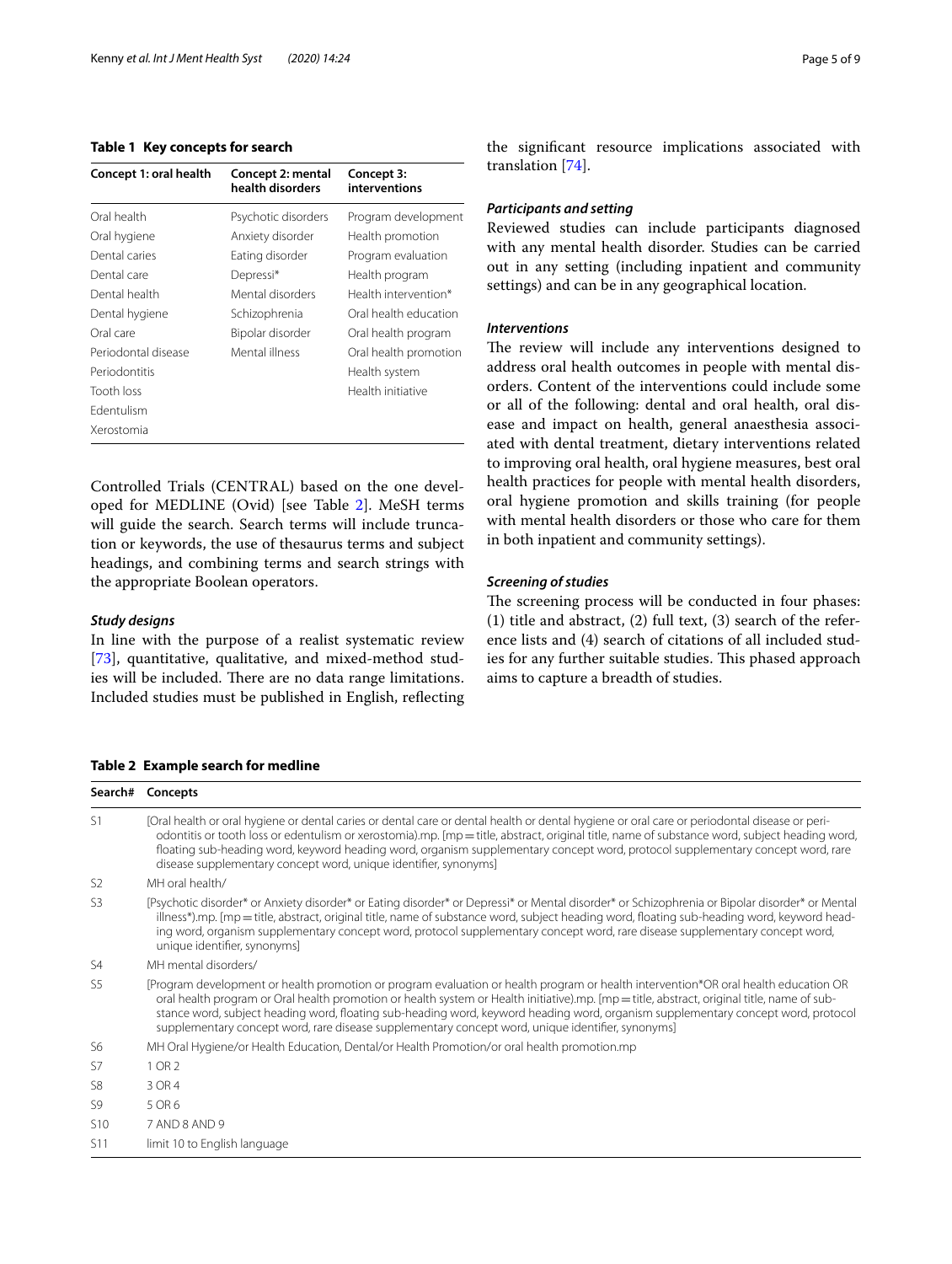Table [3](#page-5-0) outlines the inclusion and exclusion criteria that will guide the review.

Endnote (bibliographic software program) and Covidence (Cochrane's systematic review management software) will be used to manage search results. A sample of 25 articles will be assessed by all reviewers to ensure reliability in the application of the inclusion and exclusion criteria. Discussion will occur to ensure that the team are applying criteria in the same way. Covidence software supports a blind review process, and at each phase, at least two reviewers will screen articles. Conficts are highlighted by the software and discrepancies will be discussed until consensus is reached. To ensure inclusion of all relevant studies, the reference lists of all studies captured as a result of phases 1 and 2 will be examined manually, and Web of Science/Scopus will be used to identify citations of all included full-text articles. The Preferred Reporting Items for Systematic Reviews and Meta-Analyses, (PRISMA) [\[75\]](#page-8-21) checklist will be used to guide the review, and all stages of the study selection will be docu-mented using a PRISMA flow chart [[75](#page-8-21)].

# *Data extraction*

To address the review questions, data will be extracted on population, study design, intervention, and outcomes. Consistent with realist review methods and the research questions, data extraction will include the contextual factors at local through to system level, that impact on the success or failure of oral health interventions for people with mental disorders and the mechanisms that have led to success or failure. A minimum of two reviewers will check data extraction tables, and disagreements will be discussed until consensus is reached. As data is extracted, the beginning theoretical framework from phase one will be populated with evidence and shared, using the website and blog.

## *Quality appraisal*

As the aim of realist systematic reviews is to identify the interplay between context, mechanism, and outcome [[56](#page-8-3)], no studies will be excluded based on methodological quality. Three tools will be utilised to assess studies depending on study design: the Cochrane Collaboration Tool for Assessing Risk of Bias in Randomised Trials [[76\]](#page-8-22) and the Risk of Bias in Non-Randomised Studies of Interventions (ROBINS-I) [\[77](#page-8-23)] for quantitative studies and the Critical Appraisal Skills Programme (CASP) Checklist for Qualitative Research [[78](#page-8-24)]. A minimum of two reviewers will assess all studies and disagreements between authors will be resolved through team discussion. Quality appraisal results will be presented in a single table.

## *Data analysis*

Data synthesis in realist reviews is guided by the RAME-SES Standards [[2,](#page-6-3) [79](#page-8-25)], which comprises a combination of inductive and deductive analytical processes directed at further building an explanatory theory about the context, mechanism, outcome (CMO) relationships of the interventions under investigation. Two reviewers will independently code data segments representing the CMO in each reviewed article. The research team will produce a narrative synthesis that draws upon Pawson's [[55\]](#page-8-2) techniques: 'juxtaposing' sources to enable broader insights, 'reconciling' diferent outcomes within diferent contexts, 'adjudicating' between studies on the basis of methodological strengths and weaknesses, 'consolidation' of explanations of diferences between studies, and 'situating' studies in their contexts. The overall aim will be to identify contextual and mechanistic factors that are consistent across studies of oral health interventions for people with mental disorders.

|                  | Inclusion                                                                                           | <b>Exclusion</b>                                                                                                             |
|------------------|-----------------------------------------------------------------------------------------------------|------------------------------------------------------------------------------------------------------------------------------|
| Participants     | Participants diagnosed with any mental health disorder                                              | Anything outside the inclusion criteria                                                                                      |
| Setting          | Any setting (including inpatient and community settings) and can be in<br>any geographical location | None                                                                                                                         |
| Interventions    | Any intervention designed to address oral health outcomes in people<br>with mental disorders        | Anything outside the inclusion criteria                                                                                      |
| Study design     | All study designs                                                                                   | None                                                                                                                         |
| Publication type | Peer-reviewed publications of original research                                                     | Non peer reviewed publications, editorials and opinion<br>pieces; conference presentations and/or abstracts;<br>commentaries |
| Outcomes         | Oral health and related outcomes such as oral health knowledge or oral<br>health behaviours         | Anything outside the inclusion criteria                                                                                      |
| Language         | English                                                                                             | Non-english                                                                                                                  |
| Date             | All date range                                                                                      | None                                                                                                                         |

# <span id="page-5-0"></span>**Table 3 Inclusion and exclusion criteria**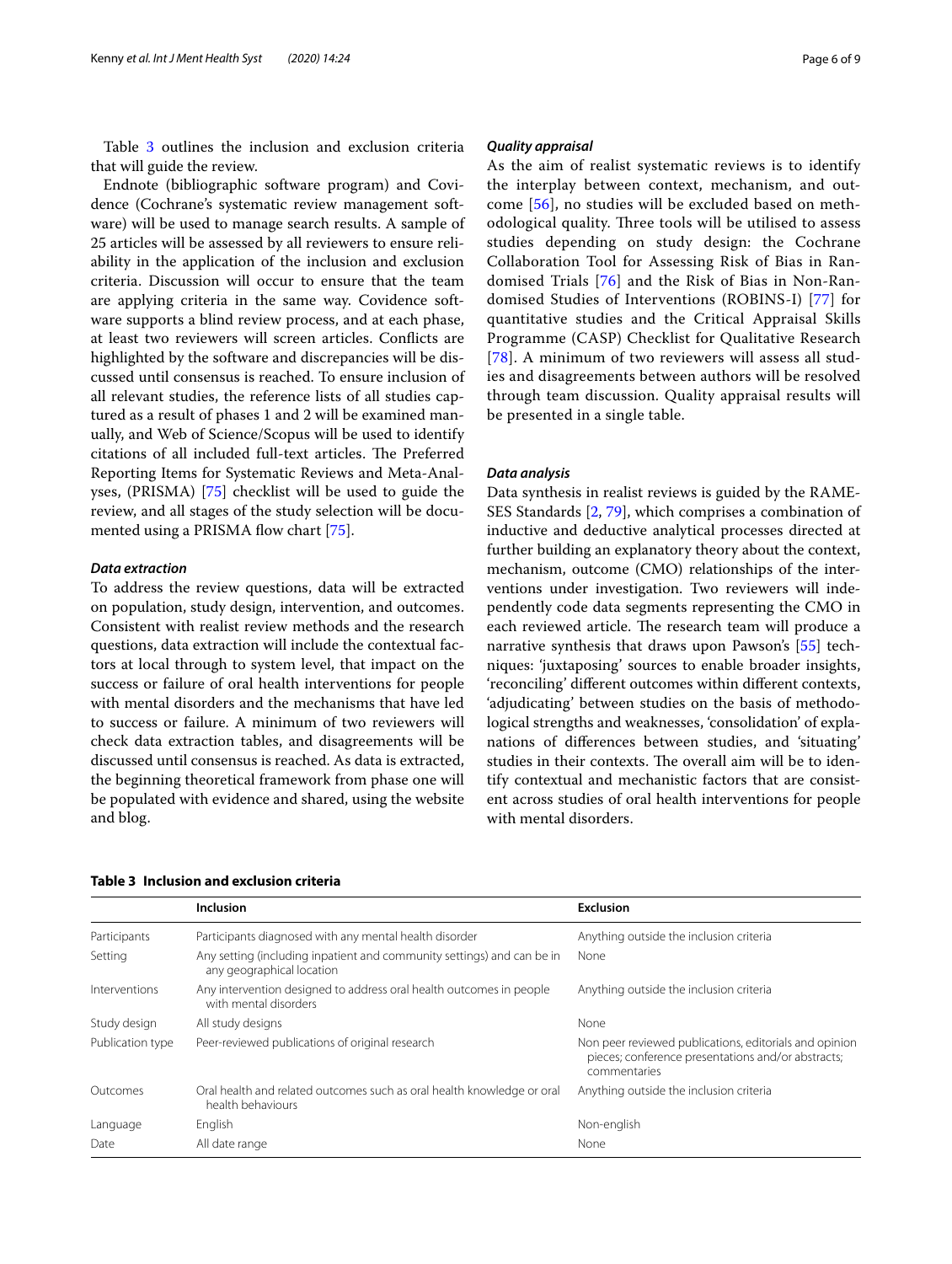# **Dissemination, implementation, and evaluation**

An additional state-wide, stakeholder forum will be conducted to refne and confrm the causal theory on the impact of contextual and mechanistic factors. Discussion will occur on how the theory might infuence policy and further development and implementation of interventions. As in the frst phase stage, the fndings from this forum will be shared via the website and blog for further input.

An integrated knowledge translation (iKT) [[69,](#page-8-15) [70](#page-8-16)] approach will be adopted throughout this review. To increase the relevance, applicability and impact of the review, key stakeholder participation will be widely utilized. In addition to traditional academic methods of dissemination such as publications and conference presentations, other communication modes will be used, including infographics, blogs, social media postings, webinars, and podcasts.

## **Strengths and challenges**

Previous systematic reviews on the oral health of people with mental disorders have focused mainly on oral health risks, barriers for oral health, and the efectiveness of interventions. Taking a realist review approach will add signifcantly to the knowledge base as context and mech-anism will be considered. The work of Abayneh et al. [\[56](#page-8-3)], provides a good guide to diferentiating between context and mechanism, and we will draw on their processes to ensure team consistency in how key terms and concepts are applied. Team discussion and codebooks will be used to document decisions. We acknowledge the challenges of reproducing a realistic systematic review because of the approaches taken  $[80]$  $[80]$  $[80]$ . By detailing each step and documenting and tabulating summary tables of what is found, we will clearly indicate how conclusions were made.

# **Discussion and conclusion**

This will be the first review to take a realist approach to explore the contextual and mechanistic factors from individual, service, and system-level that impact on the success or failure of oral health interventions for people with mental disorders. We will identify factors that are consistent across studies to develop a theory on how the design and implementation of oral health interventions might better meet the needs of the rising number of people with mental disorders.

The novel approach to active stakeholder engagement advances realist systematic review methodology. Through extensive local, national, and international stakeholder engagement, we will gain greater insights into causal factors that might be missed with a more conventional systematic review. Engaging stakeholders in this early stage is also critical for future dissemination and implementation of evidence. Our approach will ensure that people with lived experience of mental disorders are provided with opportunities to inform the design and development of future oral health interventions.

#### **Abbreviations**

WHO: World Health Organization; DALYs: Disability-adjusted life years; YLDs: Years lived with disability; DMFT: Decayed, missing or filled teeth; DMFS: Decayed, missing or flled surfaces; CMO: Context, mechanism, outcome; PRISMA: Preferred reporting items for systematic reviews and meta-analyses; RAMESES: Realist and meta-narrative evidence syntheses: evolving standards; ROBINS-I: Risk of bias in non-randomised studies of interventions; CASP: Critical appraisal skills programme; iKT: Integrated knowledge translation.

#### **Acknowledgements**

Not applicable.

#### **Authors' contributions**

AK, VD and MG conceptualised the study protocol and all authors (AK, VD, MG, SK, DC, MM, DA, CC, BC, JT, BH, RK, CMC, DC, NH, PV and ND) contributed to the development, writing and reviewing of the protocol document. All authors read and approved the fnal manuscript.

#### **Funding**

Not applicable.

#### **Availability of data and materials**

The datasets used and/or analysed during the current study are available from the corresponding author on reasonable request.

#### **Ethics approval and consent to participate**

Ethical approval will be obtained before commencement of the study.

#### **Consent for publication**

Not applicable.

#### **Competing interests**

The authors declare that they have no competing interests.

#### **Author details**

<sup>1</sup> Violet Vines Marshman Centre for Rural Health Research, LaTrobe Rural Health School, P.O. Box 199, Bendigo, VIC 3552, Australia.<sup>2</sup> College of Social Science University of Lincoln, Brayford Pool, Lincoln, Lincolnshire LN6 7TS, UK. 3 Mental Health Nursing, Mental Health Nurse Practitioner, Victoria University, Footscray, VIC, Australia. 4 LaTrobe Rural Health School, Health School, Dentistry and Oral Health, P.O. Box 199, Bendigo, VIC 3552, Australia.<sup>5</sup> School of Psychology and Public Health, LaTrobe University, Bendigo, Australia.

## Received: 30 December 2019 Accepted: 16 March 2020 Published online: 24 March 2020

#### **References**

- <span id="page-6-0"></span>1. Pawson R, Greenhalgh T, Harvey G, Walshe K. Realist review-a new method of systematic review designed for complex policy interventions. J Health Serv Res Policy. 2005;10(1):21–34.
- <span id="page-6-3"></span>2. Wong G, Greenhalgh T, Westhorp G, Buckingham J, Pawson R. RAMESES publication standards: realist syntheses. BMC Med. 2013;11(1):21.
- <span id="page-6-1"></span>3. Jagosh J, Pluye P, Wong G, Cargo M, Salsberg J, Bush PL, et al. Critical refections on realist review: insights from customizing the methodology to the needs of participatory research assessment. Res Synth Methods. 2014;5(2):131–41.
- <span id="page-6-2"></span>4. World Health Organization (WHO). Mental disorders 2019 [https://www.](https://www.who.int/mental_health/management/en/) [who.int/mental\\_health/management/en/](https://www.who.int/mental_health/management/en/).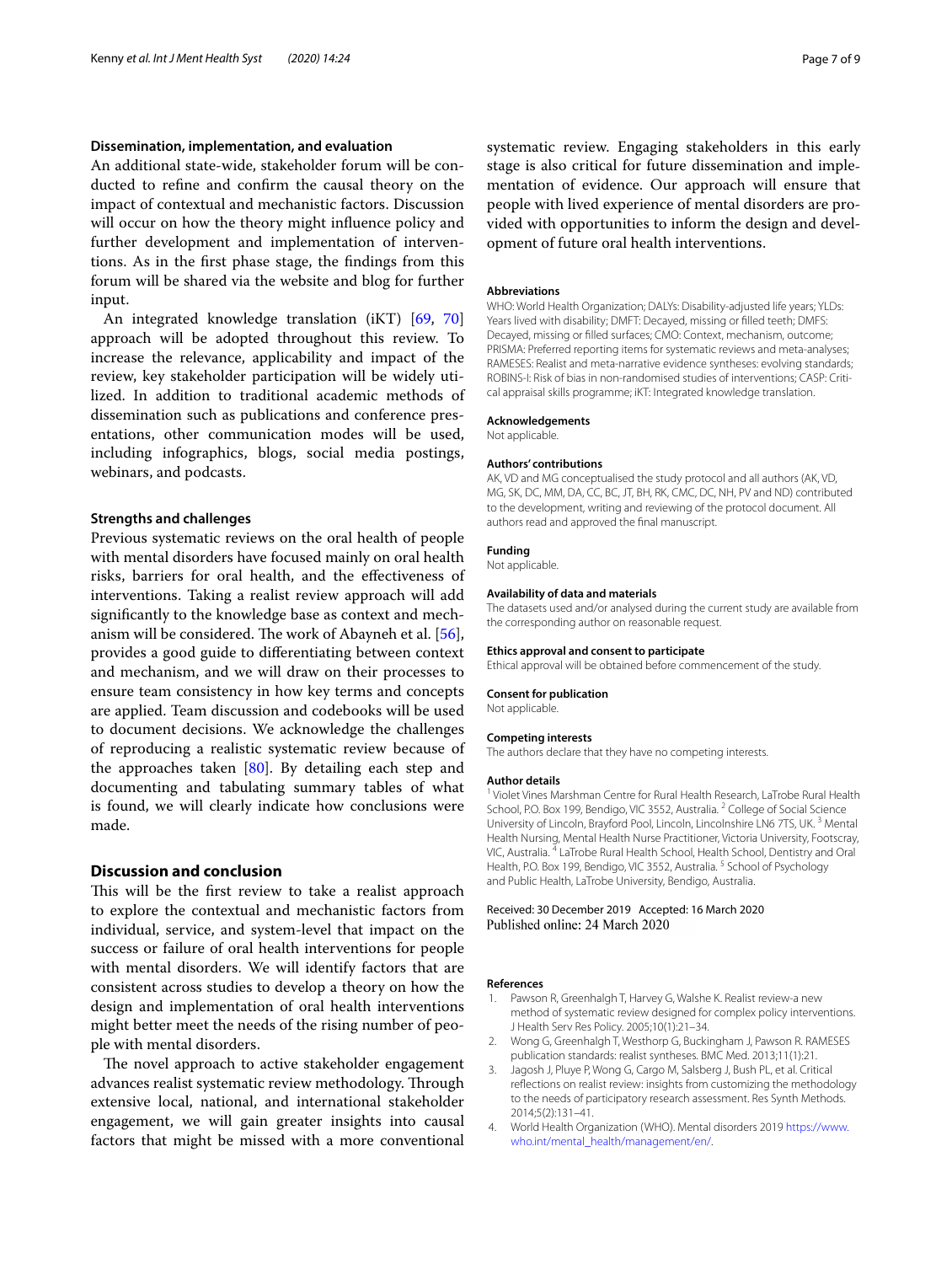- <span id="page-7-0"></span>5. Thornicroft G, Alem A, Drake RE, Ito H, Mari J, McGeorge P, et al., editors. Global mental health: putting policy into practice globally. London: Wiley-Blackwell; 2011.
- <span id="page-7-1"></span>6. Baxter AJ, Patton G, Scott KM, Degenhardt L, Whiteford HA. Global epidemiology of mental disorders: what are we missing? PLoS ONE. 2013;8(6):e65514.
- <span id="page-7-2"></span>7. Vigo D, Thornicroft G, Atun R. Estimating the true global burden of mental illness. Lancet Psychiatry. 2016;3(2):171–8.
- <span id="page-7-3"></span>World Health Organization (WHO). The WHO special intiative for mental health (2019–2023): Universal health coverage for mental health. 2019 [cited 2019 4 November]. [https://apps.who.int/iris/bitstream/](https://apps.who.int/iris/bitstream/handle/10665/310981/WHO-MSD-19.1-eng.pdf) [handle/10665/310981/WHO-MSD-19.1-eng.pdf](https://apps.who.int/iris/bitstream/handle/10665/310981/WHO-MSD-19.1-eng.pdf).
- <span id="page-7-4"></span>9. Institute for health metrics and evaluation. Global burden of disease Washington: IHME; 2019.
- <span id="page-7-5"></span>10. Baingana F, Al'Absi M, Becker AE, Pringle B. Global research challenges and opportunities for mental health and substance-use disorders. Nature. 2015;527(7578):S172.
- <span id="page-7-6"></span>11. Lamontagne-Godwin F, Burgess C, Clement S, Gasston-Hales M, Greene C, Manyande A, et al. Interventions to increase access to or uptake of physical health screening in people with severe mental illness: a realist review. BMJ Open. 2018;8(2):e019412.
- <span id="page-7-7"></span>12. Department of health and ageing (DoHA). National mental health Report. Tracking progress of mental health reform in Australia 1993–2011. Canberra: Commonwealth of Australia; 2013. p. 2013.
- <span id="page-7-8"></span>13. Glick M, da Silva OM, Seeberger GK, Xu T, Pucca G, Williams DM, et al. FDI Vision 2020: shaping the future of oral health. Int Dent J. 2012;62(6):278–91.
- 14. Jin L, Lamster I, Greenspan J, Pitts N, Scully C, Warnakulasuriya S. Global burden of oral diseases: emerging concepts, management and interplay with systemic health. Oral Dis. 2016;22(7):609–19.
- <span id="page-7-9"></span>15. Sgan-Cohen H, Evans R, Whelton H, Villena R, MacDougall M, Williams D, et al. IADR global oral health inequalities research agenda (IADR-GOHIRA®) a call to action. Los Angeles: SAGE Publications Sage CA; 2013.
- <span id="page-7-10"></span>16. Kelsch N. CE course: treatment considerations for post-traumatic stress disorder dental patient. J California Dent Hygienists' Assoc. 2017;35(1):16–24.
- <span id="page-7-11"></span>17. Peres MA, Macpherson LM, Weyant RJ, Daly B, Venturelli R, Mathur MR, et al. Oral diseases: a global public health challenge. Lancet. 2019;394(10194):249–60.
- <span id="page-7-12"></span>18. Hayes A, Azarpazhooh A, Dempster L, Ravaghi V, Quiñonez C. Time loss due to dental problems and treatment in the Canadian population: analysis of a nationwide cross-sectional survey. BMC Oral Health. 2013;13(1):17.
- 19. Patel R, Gamboa A. Prevalence of oral diseases and oral-health-related quality of life in people with severe mental illness undertaking community-based psychiatric care. Br Dent J. 2012;213(9):E16.
- <span id="page-7-13"></span>20. Rogers JG. Evidence-based oral health promotion resource. Melbourne: Prevention and Population Health Branch, Government of Victoria, Department of Health; 2011.
- <span id="page-7-14"></span>21. Kisely S. No mental health without oral health. Can J Psychiatry. 2016;61(5):277–82.
- <span id="page-7-24"></span>22. Kisely S, Baghaie H, Lalloo R, Siskind D, Johnson NW. A systematic review and meta-analysis of the association between poor oral health and severe mental illness. Psychosom Med. 2015;77(1):83–92.
- <span id="page-7-15"></span>23. Slack-Smith L, Hearn L, Scrine C, Durey A. Barriers and enablers for oral health care for people affected by mental health disorders. Aust Dent J. 2017;62(1):6–13.
- <span id="page-7-16"></span>24. Azodo C, Ezeja E, Omoaregba J, James B. Oral health of psychiatric patients: the nurse's perspective. Int J Dental Hygiene. 2012;10(4):245–9.
- 25. Tang WK, Sun FC, Ungvari GS, O'Donnell D. Oral health of psychiatric inpatients in Hong Kong. Int J Soc Psychiatry. 2004;50(2):186–91.
- <span id="page-7-17"></span>26. Yang M, Chen P, He M-X, Lu M, Wang H-M, Soares JC, et al. Poor oral health in patients with schizophrenia: a systematic review and metaanalysis. Schizophr Res. 2018;201:3–9.
- <span id="page-7-18"></span>27. Lim M, Borromeo G. The use of general anesthesia to facilitate dental treatment in adult patients with special needs. J Dent Anesth Pain Med. 2017;17(2):91–103.
- <span id="page-7-22"></span>28. Mallineni SK, Yiu CK. Dental treatment under general anesthesia for special-needs patients: analysis of the literature. J Invest Clin Dent. 2016;7(4):325–31.
- <span id="page-7-23"></span>29. Oh TJ, Nam O, Kim M, Choi S, Lee H. Oral health of patients with special health care needs after general anesthesia: a 25-year retrospective study. Pediatr Dent. 2018;40(3):215–9.
- <span id="page-7-19"></span>30. Schnabl D, Guarda A, Guarda M, von Spreckelsen LMI, Riedmann M, Steiner R, et al. Dental treatment under general anesthesia in adults with special needs at the University Hospital of Dental Prosthetics and Restorative Dentistry of Innsbruck, Austria: a retrospective study of 12 years. Clin Oral Invest. 2019;23(11):4157–62.
- <span id="page-7-20"></span>31. Marmot M, Bell R. Social determinants and dental health. Adv Dent Res. 2011;23(2):201–6.
- <span id="page-7-21"></span>32. Petersen PE, Kwan S. Equity, social determinants and public health programmes–the case of oral health. Commun Dent Oral. 2011;39(6):481–7.
- <span id="page-7-25"></span>33. Ramon T, Grinshpoon A, Zusman S, Weizman A. Oral health and treatment needs of institutionalized chronic psychiatric patients in Israel. Eur Psychiatry. 2003;18(3):101–5.
- 34. Fratto G, Manzon L. Use of psychotropic drugs and associated dental diseases. Int J Psychiatry Med. 2014;48(3):185–97.
- <span id="page-7-26"></span>35. Wey MC, Loh S, Doss JG, Abu Bakar AK, Kisely S. The oral health of people with chronic schizophrenia: a neglected public health burden. Aust N Z J Psychiatry. 2016;50(7):685–94.
- <span id="page-7-27"></span>36. Matevosyan NR. Oral health of adults with serious mental illnesses: a review. Commun Ment Health J. 2010;46(6):553–62.
- <span id="page-7-28"></span>37. Torales J, Barrios I, González I. Oral and dental health issues in people with mental disorders. Medwave. 2017;17(8):e7045. [https://doi.org/10.5867/](https://doi.org/10.5867/medwave.2017.08.7045) [medwave.2017.08.7045](https://doi.org/10.5867/medwave.2017.08.7045)
- <span id="page-7-29"></span>38. Azarpazhooh A, Leake JL. Systematic review of the association between respiratory diseases and oral health. J Periodontol. 2006;77(9):1465–82.
- 39. Llambés F, Arias-Herrera S, Cafesse R. Relationship between diabetes and periodontal infection. World J Diab. 2015;6(7):927.
- <span id="page-7-31"></span>40. Leng W-D, Zeng X-T, Kwong JS, Hua X-P. Periodontal disease and risk of coronary heart disease: an updated meta-analysis of prospective cohort studies. Int J Cardiol. 2015;201:469–72.
- 41. Holmlund A, Lampa E, Lind L. Oral health and cardiovascular disease risk in a cohort of periodontitis patients. Atherosclerosis. 2017;262:101–6.
- <span id="page-7-30"></span>42. Cabanillas-Balsera D, Martín-González J, Montero-Miralles P, Sánchez-Domínguez B, Jiménez-Sánchez M, Segura-Egea J. Association between diabetes and nonretention of root flled teeth: a systematic review and meta-analysis. Int Endod J. 2019;52(3):297–306.
- <span id="page-7-32"></span>43. Khokhar MA, Khokhar WA, Clifton AV, Tosh GE. Oral health education (advice and training) for people with serious mental illness. Cochrane Database Syst Rev. 2016;9:CD008802.
- <span id="page-7-33"></span>44. Kisely S, Quek L-H, Pais J, Lalloo R, Johnson NW, Lawrence D. Advanced dental disease in people with severe mental illness: systematic review and meta-analysis. Br J Psychiatry. 2011;199(3):187–93.
- <span id="page-7-34"></span>45. Garbin CAS, Martins RJ, de Melo Belila N, Garbin AJÍ. Oral manifestations in patients with anorexia and bulimia nervosa: a systematic review. J Public Health. 2019;1:1–7.
- <span id="page-7-35"></span>46. Cademartori MG, Gastal MT, Nascimento GG, Demarco FF, Corrêa MB. Is depression associated with oral health outcomes in adults and elders? a systematic review and meta-analysis. Clin Oral Invest. 2018;22(8):2685–702.
- <span id="page-7-36"></span>47. Baghaie H, Kisely S, Forbes M, Sawyer E, Siskind DJ. A systematic review and meta-analysis of the association between poor oral health and substance abuse. Addiction. 2017;112(5):765–79.
- <span id="page-7-37"></span>48. Scrine C, Durey A, Slack-Smith L. Providing oral care for adults with mental health disorders: dental professionals' perceptions and experiences in Perth, Western Australia. Commun Dent Oral. 2019;47(1):78–84.
- <span id="page-7-38"></span>49. McKibbin CL, Kitchen-Andren KA, Lee AA, Wykes TL, Bourassa KA. Oral health in adults with serious mental illness: needs for and perspectives on care. Commun Ment Health J. 2015;51(2):222–8.
- <span id="page-7-39"></span>50. Australian Public Service Commission. tackling wicked problems: a public policy perspective 2018. [https://www.apsc.gov.au/tackling-wicked-probl](https://www.apsc.gov.au/tackling-wicked-problems-public-policy-perspective) [ems-public-policy-perspective.](https://www.apsc.gov.au/tackling-wicked-problems-public-policy-perspective)
- <span id="page-7-41"></span>51. Baker SR. No simple solutions, no single ingredient: systems orientated approaches for addressing wicked problems in population oral health. Commun Dent Health. 2019;36(1):3.
- <span id="page-7-40"></span>52. Quiñonez C. Wicked problems: policy contradictions in publicly fnanced dental care. J Public Health Dent. 2012;72(4):261–4.